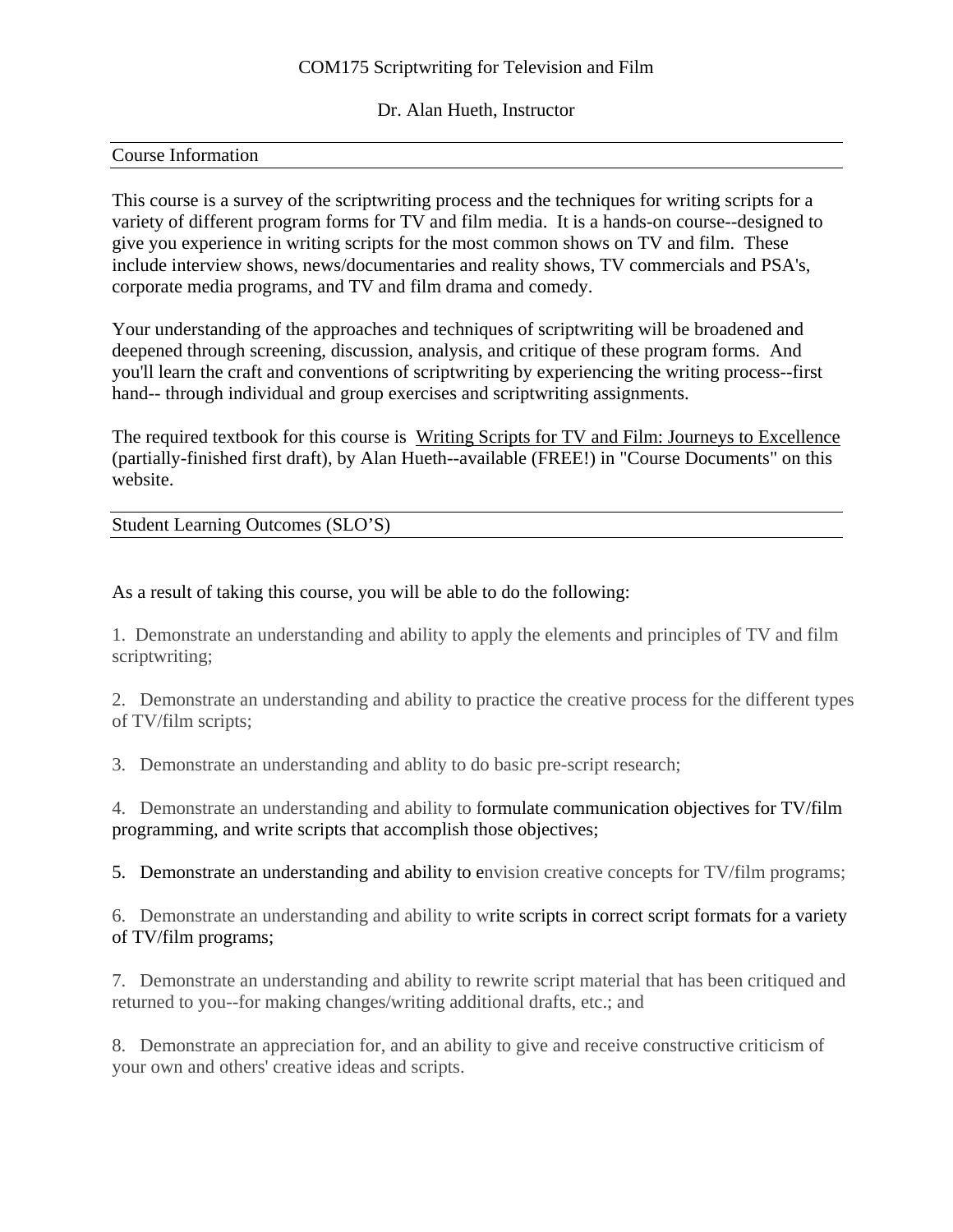- The course objectives will be accomplished through the following activities:
- Lectures
- Discussion of course topics
- Viewing, analysis, and critique of student-produced and professional, award-winning TV/film programming
- Submitting In-class notes/outlines (when requested), along with "Top Ten" textbook chapter reports
- In-class, ungraded writing exercises
- Graded scriptwriting assignmentsAnalysis and critique of your own and other's concepts and scripts

Assignments & points (in parentheses):

"Top Ten Chapter Big Ideas" reports and In-Class Lecture Notes 20 @ 5 points each (100)

Comedy Show Script (100)

TV commercial/PSA/Promo Action Plan, Scripts & Storyboards (100)

Interview Show Action Plan and Script (100)

Documentary/Reality Show Action Plan and Treatment/Script (150)

Corporate Media Action Plan & Treatment/Script (150)

Screenplay Logline, Synopsis, Step Outline, Treatment, and Script for short drama/comedy script OR logline, synopsis, step outline and treatment for feature-length screenplay (200)

Attendance & Participation (100) Total points 1000

Your grades for projects will be based upon criteria provided for each assignment, and how well you satisfy these criteria. The criteria include your creativity in utilizing the elements of drama to (potentially) elicit "pathos" from the audience in your script visions, along with displaying the proper script formats and attention to other areas that are mentioned in the assignment. These criteria are included on each assignment page posted on this website. Be sure to consider and address every area and requirement of the assignment, or the submission will be considered incomplete and will negatively affect your grade. Also, your grades for these assignments will be posted on the "Your Grades" section of this course website.

A special note: I will do my best to return your graded scripts back to you in a reasonable amount of time. Depending upon the length and complexity of the assignment and script (and other papers in other courses to grade, the length of my "honey do" list, etc.) it usually takes 1-2 weeks to grade and return your scripts to you. I, occasionally, am able to get to them on a weekend that does not have other intrusions on my time, and can return them even sooner. Although this is not the norm, I do consistently return graded scripts back to you before the next assignment is due so that you can benefit from my feedback before you write your next script. So, your patience is much-appreciated.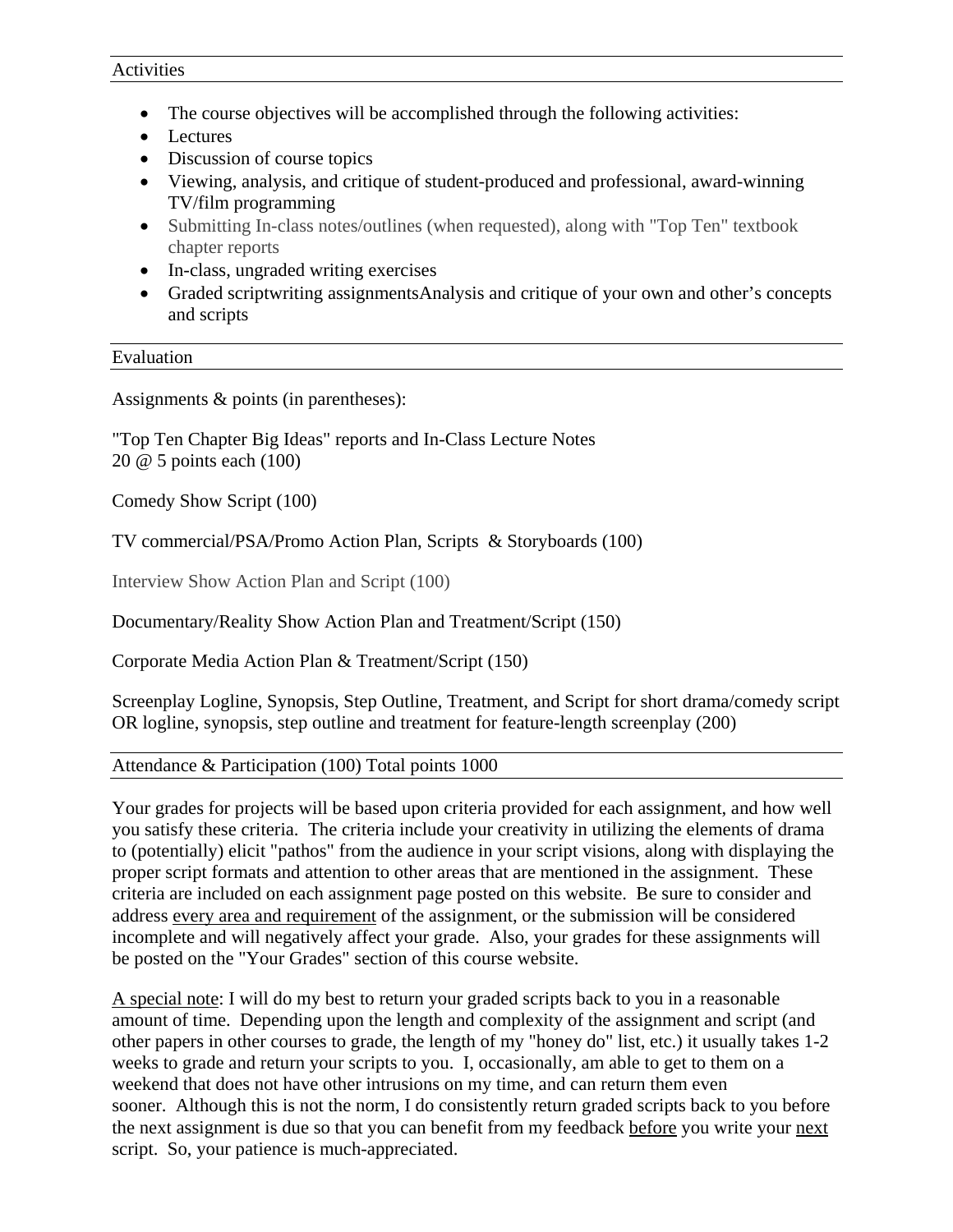Your course grade will be based upon the following cumulative point scale:

920-1000 A 900-919 A-880-899 B+ 820-879 B

800-819 B-

 $780-799$  C+

720-779 C

700-719 C-

 $680-699$  D+

620-679 D

 $\underline{600-619}$  D-

Course Schedule

### **WEEK 1:**

FIRST MENTION OF CHAPTER READING signifies when that chapter "Top 10 Big Idea Report" is due.

Tuesday, A. Syllabus, activities, assignments, etc. B. Introductions

Wednesday, READING: **Writing Scripts…, Preface & Introduction, and Chapter 1: Principles & Elements...**Available in "Course Documents" on website A. Introductions (continued) B. Discussion: Introduction, principles and elements

Friday, --READING: Chapter 1 A. Principles & Elements (continued) B. Exercise: Ch. 1, Review, Reflection… #1

### **WEEK 2:**

Monday, --NO CLASS—If Holiday, (check Canvas for schedule)Wednesday READING: review Ch. 1**CH. 1 Review, Reflection... Exercise #1 DUE** A. Discuss Ch. 1 exercise

Friday, READING: **Chapter 2: Film and TV Scripts: Vision, Grammar, and Formats** A. Discussion: script vision, grammar, formats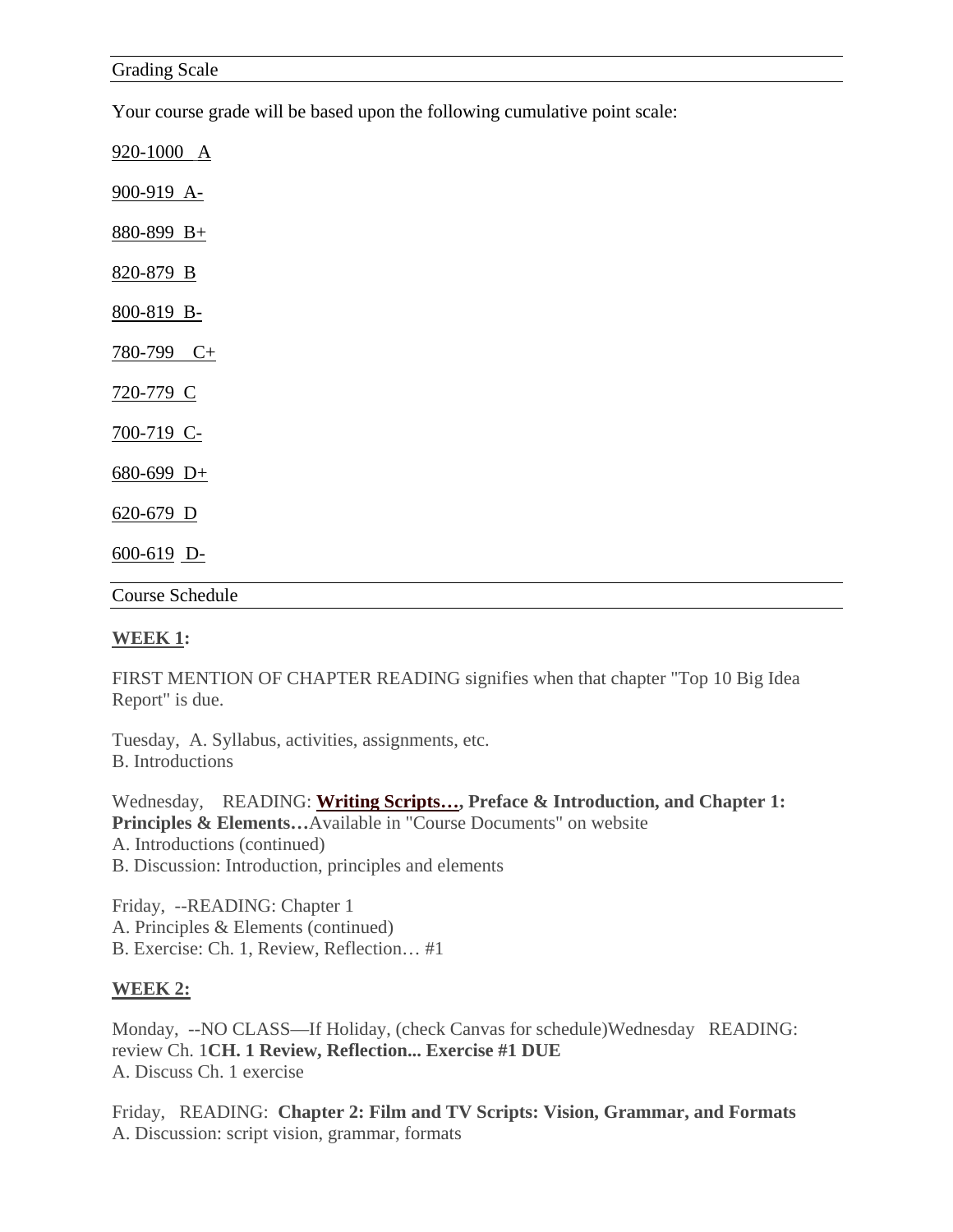## **WEEK 3:**

Monday, READING: **TV Drama**

A. Principles and elements of drama in TV programming

B. Discussion: forms and techniques of drama

C. Screen samples of drama on TV

Wednesday READING: TV Drama A. TV drama (continued)

Friday, READING: **Film/TV Comedy**

A. Discussion:elements and principles of drama in comedy B. Forms and techniques of film and TV comedy

# **WEEK 4:**

Monday, READING: Film/TV Comedy A.Guests: Pink Army Group--discuss possible comedy scripts for webisodes B. Film & TV Comedy (continued)

Wednesday, READING: Film/TV Comedy A. Film and TV comedy writing exercise

Friday, READING: Film/TV Comedy A. **Film and TV comedy writing exercise (continued)**

# **WEEK 5:**

Monday, READING: **Commercials, PSA's, and Promos** A. Intro to Commercials, PSA's, and Promos B. Elements and principles of drama in commercials C. Techniques, forms, and styles

Wednesday, READING: Commercials... A. Commercials.... continued

B. Commercial/PSA/Promo Assignment

Friday, READING: Commercials... **COMEDY SCRIPT ASSIGNMENT DUE** A. Commercial/PSA/Promo writing exercise

## **WEEK 6:**

Monday, READING: Commercials... A. Commercial...writing exercise (continued)

Wednesday, READING: Commercials... A. Commercial...writing exercise (continued)

Friday, READING: **Interview & Public Affairs** A. Interview shows: principles and elements of drama and comedy in interview shows B. Interview Show Script Assignment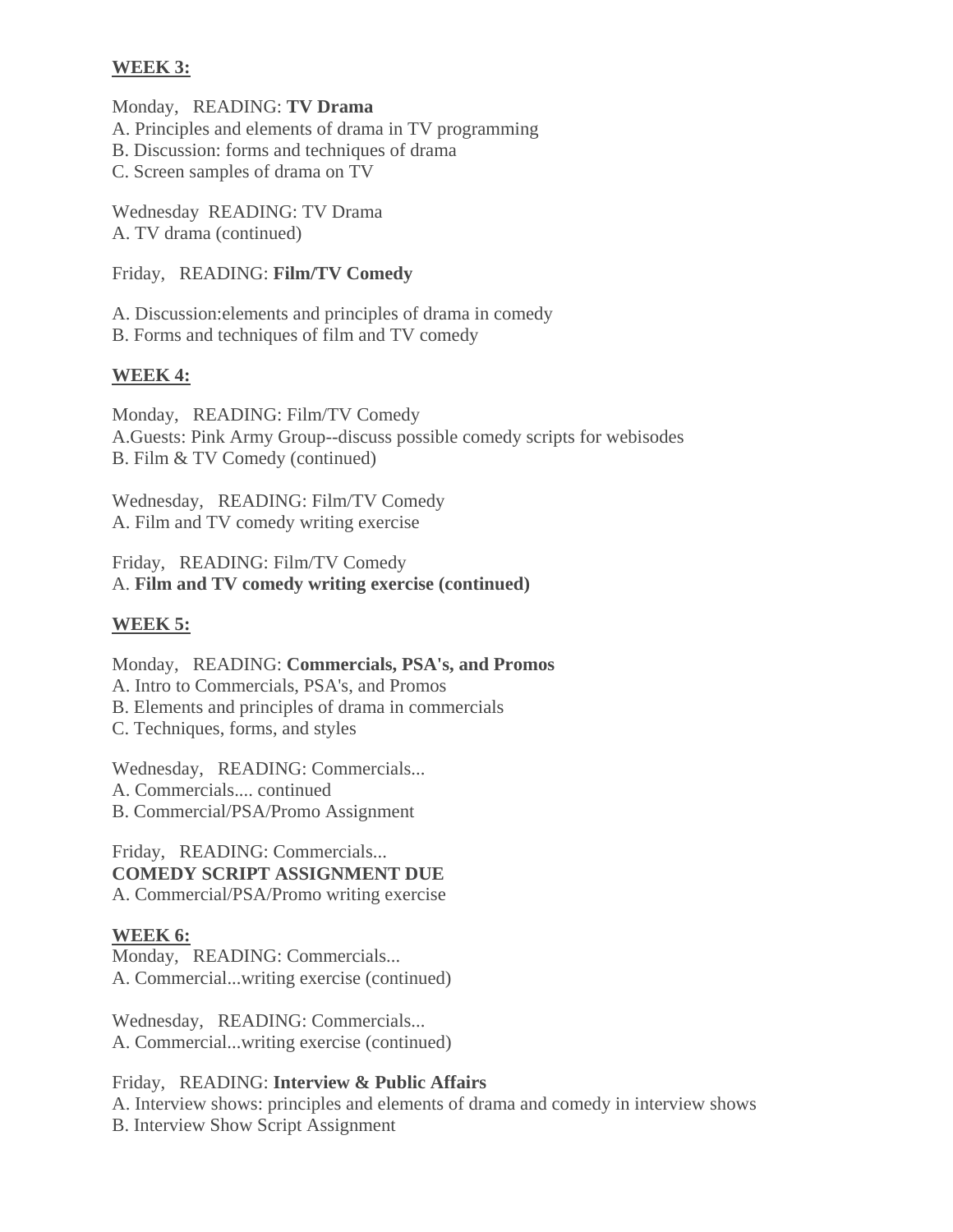## **WEEK 7:**

## Monday, READING: Interview... **COMMERCIAL/PSA/PROMO ASSIGNMENT DUE**

Wednesday, READING: Interview... A. Interview show types, styles, and techniques

Friday, READING: Interview... A. Interview shows (continued)

### **WEEK 8:**

Monday, READING: Interview.... A. Interview show writing exercise

## Wednesday, READING: **Documentary INTERVIEW SHOW ASSIGNMENT DUE**

A. Principles and elements of drama and comedy in documentary

Friday, NO CLASS—(If during break or holiday) Check schedule on Canvas)

### **WEEK 9**

Monday, READING: Documentary A. Documentary types and styles B. Screen examples

Wednesday, READING: Documentary A. Documentary types and styles B. Screen examples

Friday, READING: TBA Guest Speaker: Bruce Levinson, V.P. of Television Networks Distribution, NBC Universal

### **WEEK 10:**

Monday, READING: Documentary A. Documentary writing exercise

Wednesday, READING: Documentary A. Documentary writing exercise

Friday, READING: **Corporate Media** 

A. Discussion: Principles & Elements of Drama and Comedy in Corporate Media

B. Techniques of writing corporate media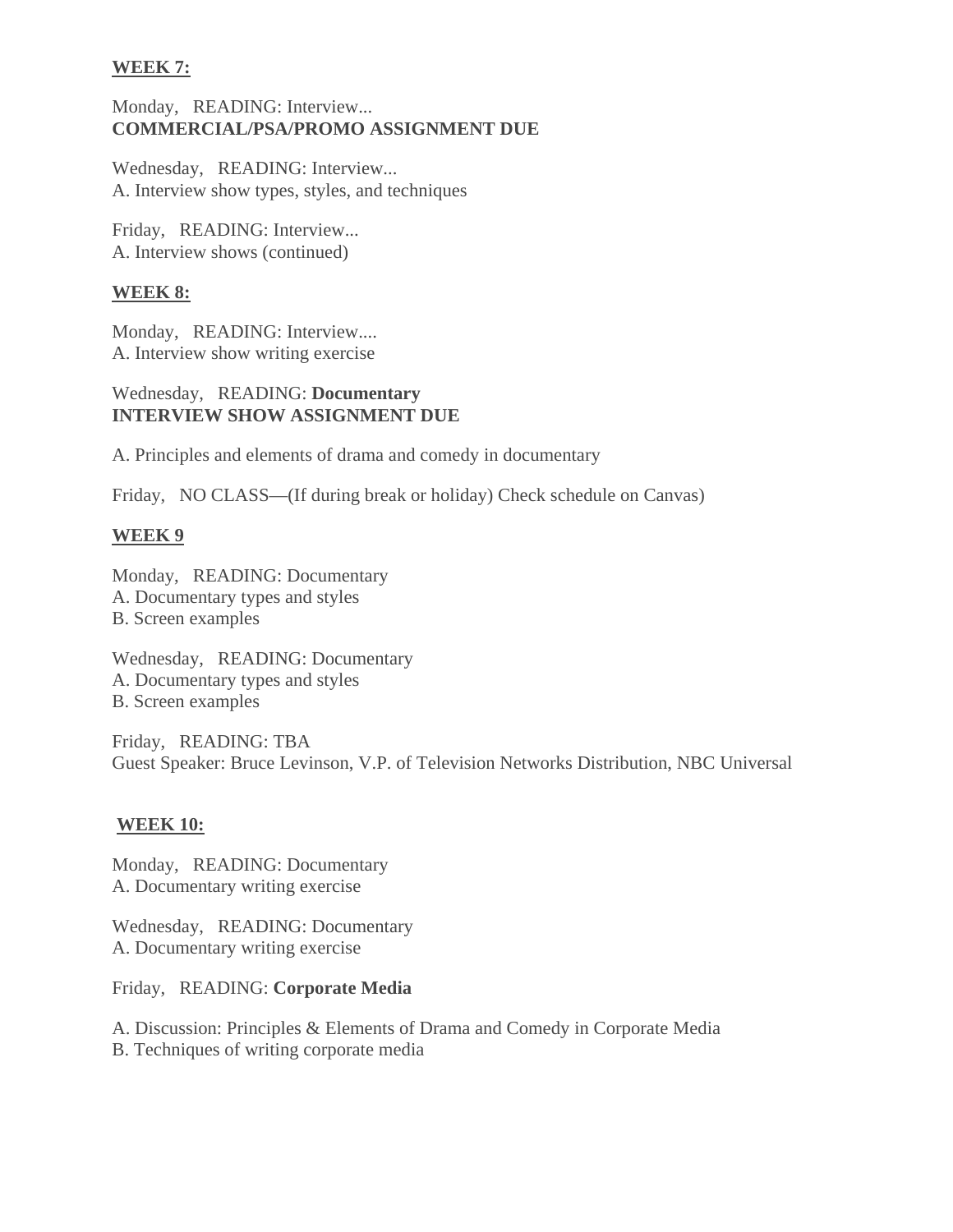## **WEEK 11:**

## Monday, READING: Corporate Media **DOCUMENTARY ASSIGNMENT DUE**

A. Corporate media--screening examples

Wednesday, READING: Corporate Media A. Corporate media--screening examples

Friday, READING: Corporate Media A. Corporate media-screening examples B. Corporate media writing assignment

## **WEEK 12:**

Monday, READING: **Short Films** and **Film Drama**

A. Principles & Elements of Drama in Short Films

B. Screenplay Synopsis/Short Comedy/Drama Script Assignment

C. Screen, analyze, discuss short films

Wednesday, READING: Short Films A. Short films--screening examples

Friday, READING: Short Films A. Short films--screening examples B. Synopsis/Short Film Script Assignment

## **WEEK 13:**

Monday, READING: none assigned **CORPORATE MEDIA ASSIGNMENT DUE** A. Short films (continued)

Wednesday, NO CLASS—If fall holiday (check Canvas for schedule)

Friday, NO CLASS-- If fall holiday (check Canvas for schedule)

## **WEEK 14:**

Monday, READING: none assigned A. Synopsis/short film script writing exercise

Wednesday, READING: none assigned A. Synopsis/short film script writing exercise

Friday, READING: none assigned A. Synopsis/short film script writing exercise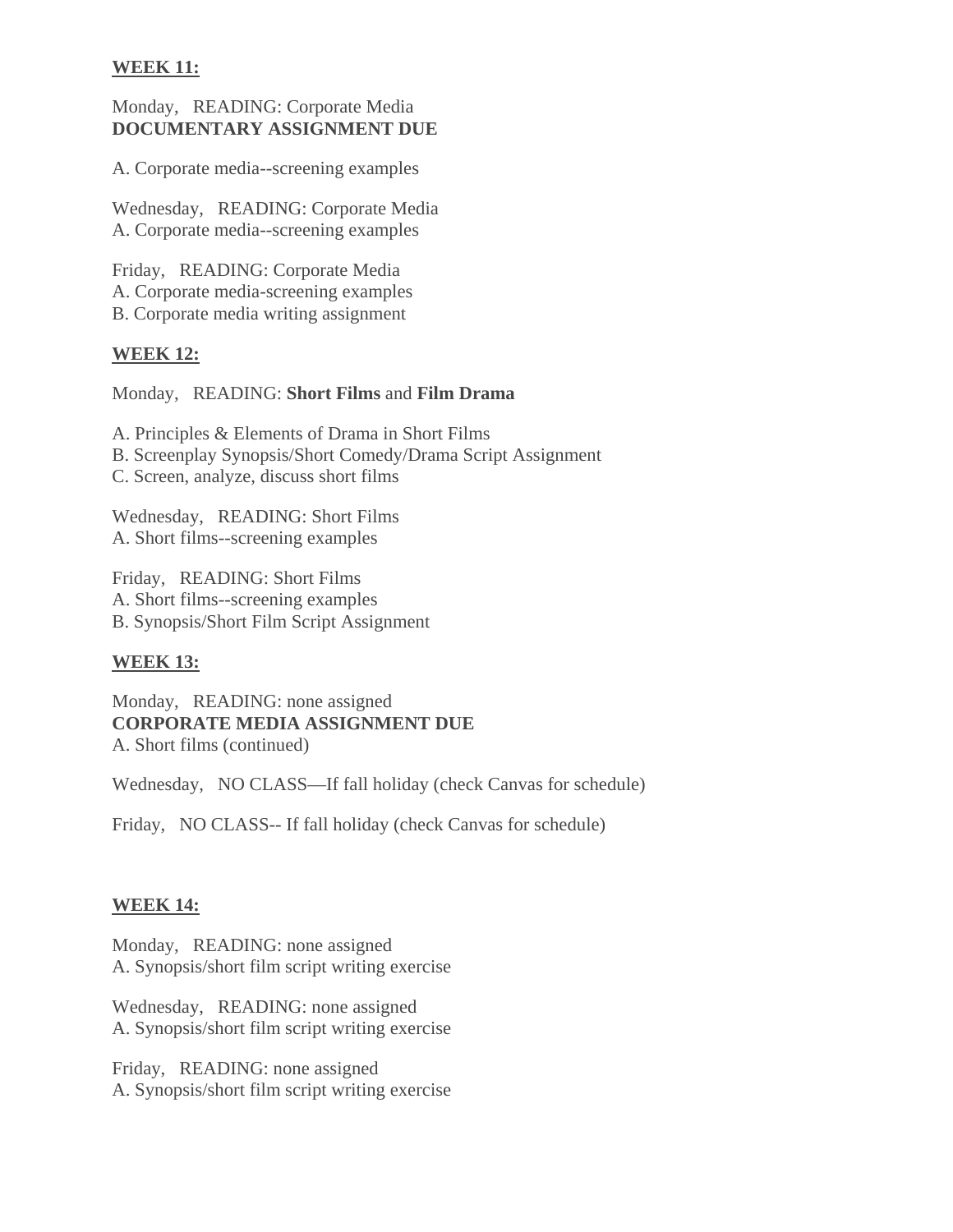# **WEEK 15:**

### Monday, READING: **Ethics and Law in Scriptwriting**

A. Discussion: ethics and law in scriptwriting

B. Basic laws and legal issues

Wednesday, READING: Ethics… A. Ethics writing case study & Potter Box Model

Friday, READING: **The Internet; Getting Started: Ops and Resources** A. Discussion & Screening: internet programs

B. Starting a writing career, "should and should-not do's," resources, etc.

MONDAY: TV/FILM SYNOPSIS-SCRIPT ASSIGNMENT DUE (in Hueth's mailbox in Com & Theatre Dept. Office-Cabrillo Hall)

### Course Policies

### Deadlines :

A very important part of your preparation for working in the media industries (or any professional field) is "professional socialization." This includes your ability to do your job well and accomplish tasks on time. Deadlines are a fact of life in the media, and it is important that you begin to practice/demonstrate this ability to meet deadlines. Therefore, all assignments must be submitted on time. They are due during the class session noted in the course schedule. They must be in the proper format, typed, and all pages stapled together. Ten (10) points automatically deducted for unstapled submissions. NO LATE SUBMISSIONS WILL BE ACCEPTED.

Also, you are not allowed to use the classroom computers and printer to print your graded scriptwriting assignments.

### In-Class Participation:

Ten (10) percent of your grade in this class is based upon this aspect of your performance in this course. You will not receive a high "A" in this portion of the course simply by attending all class sessions and being on time. That is noble and notable, however, that is only a baseline requirement for receiving an "A" in attendance and participation. An "A" grade participant is one who exhibits excellent participation. They are consistently and actively involved in the class discussions. They are honest, yet tactful and respectful in their evaluation of other's work, and are open to criticism of their own work. They consistently provide insightful comments, pose pertinent and important questions, and generally enhance everyone's understanding of the course material by their presence and input. An excellent participant also exhibits an energetic and positive attitude throughout the semester.

### Attendance:

This is another important part of your professional socialization. Unexcused absences and tardiness are not acceptable in the media professions. Many people are often counting on you to do your job, and if you don't come through on time--due to absence or tardiness, the entire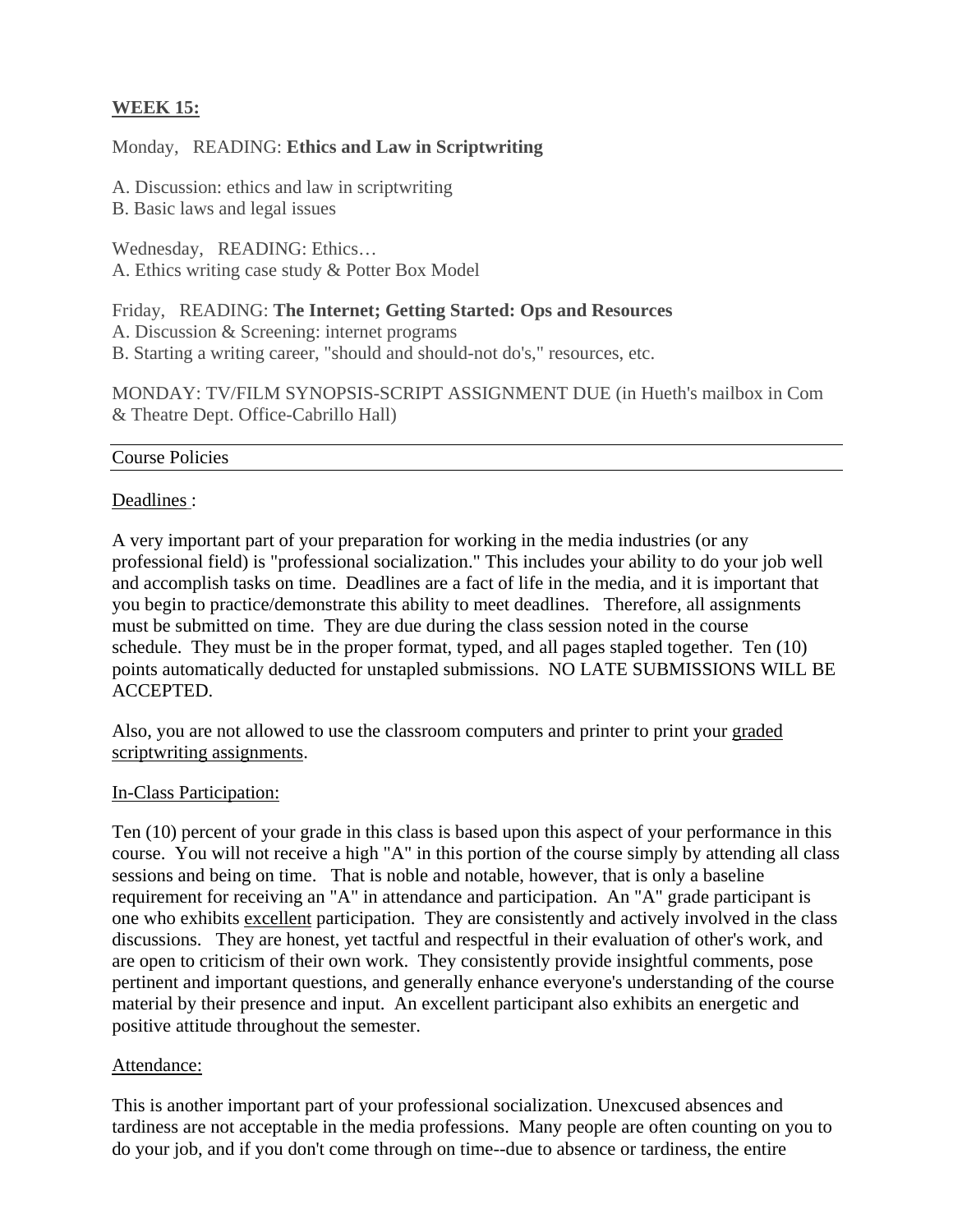organization/team suffers. Therefore, you are required to attend all class sessions, unless otherwise excused. I will usually shut the door at the beginning of class. If you have to open the door to enter after class starts, do tell me after class why you were late. Consistent tardiness will negatively affect your attendance and participation grade. Be aware that your attendance and participation grade is 10% of the course grade, and often makes the difference in your final course grade.

## **From the Provost:**

Regular and punctual attendance at all classes in which a student is registered is considered essential to optimum academic achievement. Therefore, regular attendance and participation in each course are minimal requirements to be met. There are no allowed or excused absences except when absences are necessitated by certain university-sponsored activities and are approved in writing by the Provost.

Whenever the number of accumulated absences in a class, for any cause, exceeds ten percent of classes (this is equivalent to missing five-5 sessions in a 15-week semester course), the faculty member has the option of filing a written report to the Vice Provost for Academic Administration which may result in de-enrollment, pending any resolution of the excessive absences between the faculty member and the student. If more than 20 percent (9 sessions or more in a semester-long course) is reported as missed, the faculty member may initiate the student's de-enrollment from the course without advance notice to the student. If the date of deenrollment is past the last date to withdraw from a class, the student will be assigned a grade of "F"� or "NC." There are no refunds for courses where a de-enrollment was processed.

## In-Class Computer Use :

During the class sessions, computers are to be used only for script research and writing assignments for this course, and during class timeframes assigned for those purposes. Please do your web surfing, email, and homework (for this or other classes) at other times. Also, **no personal laptops or other electronic devices are allowed to be used during class sessions**. Also, you need to save all material written during in-class writing sessions to a university-provided shared hard drive, or a thumb drive.

### University Policies

## **Campus Computer/Network Usage**

Careful and ethical use of computing resources is the responsibility of every user. Students will be held to a standard of accountability for how they use computers at PLNU.

### **Link to Computer Use Policy**:

http://www.ptloma.edu/studentdevelopment/StudentHandbook/index.htm

## **Academic Accommodations**

*All students are expected to meet the standards for this course as set by the instructor. However, students with learning disabilities who may need accommodations should discuss options with the Academic Support Center during the first two weeks of class. The ASC will contact professors with suggested classroom needs and accommodations. Approved documentation must be on file in the ASC prior to the start of the semester*.

### **Link to Academic Support Center:**

http://www.ptloma.edu/studentdevelopment/StudentHandbook/index.htm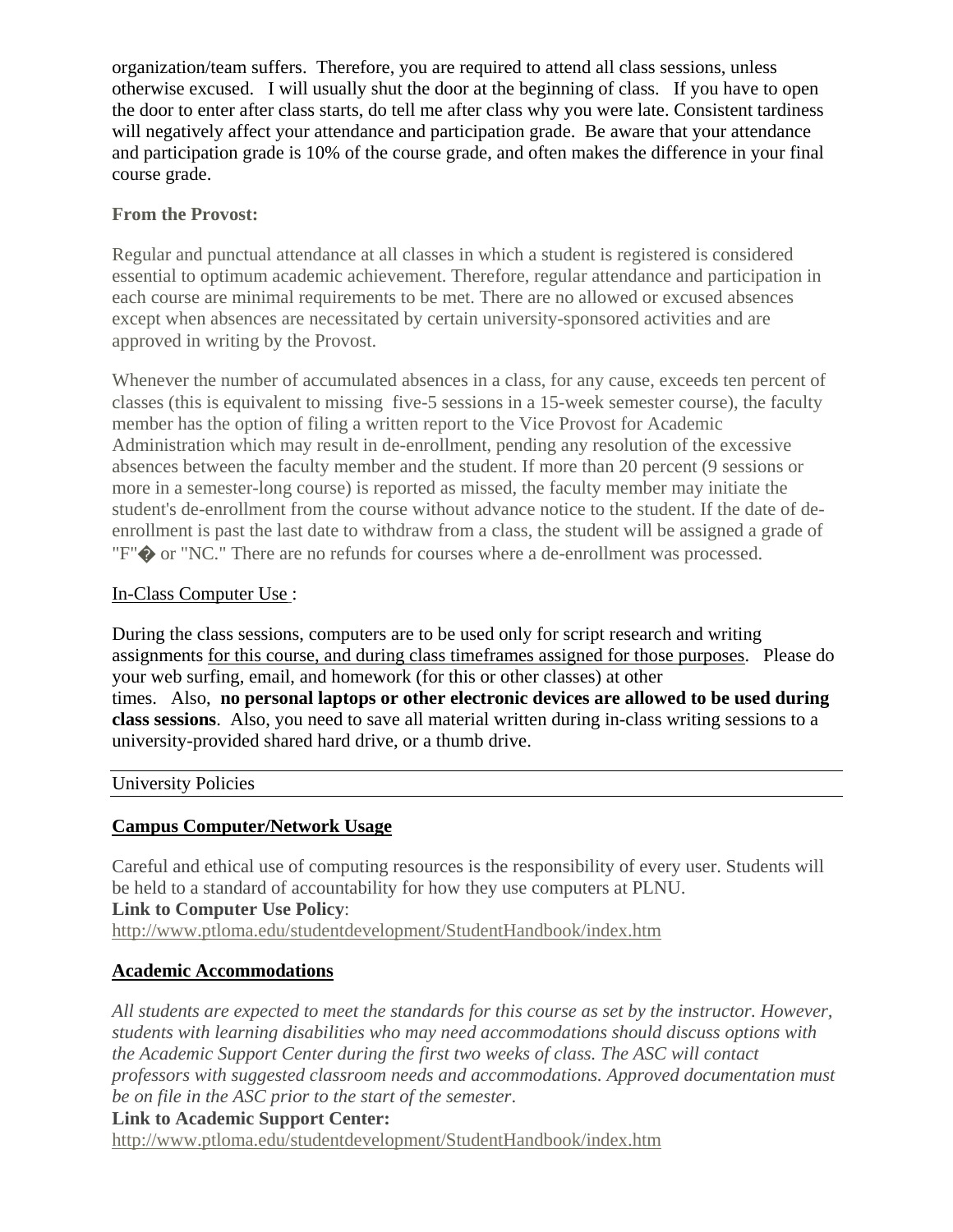# **Cheating and Dishonesty**

*Students will be honorable in all of their academic work. Dishonesty in assignments, examinations, or any other academic work is an affront to fellow students and faculty and will not be tolerated. In addition, dishonesty as a student is not acceptable.* ...Student Handbook **Link to Cheating and Dishonesty Policy:**

http://www.ptloma.edu/studentdevelopment/StudentHandbook/index.htm

#### Course Assignments

## **Top 10 Chapter Big Ideas**

**Purpose:** since we don't have tests in this course, this assignment is designed to encourage you to read and reflect on the contents in the readings for this course...and **to give you credit for doing this!** This will also, hopefully, provide a basis for in-class discussion and enhanced learning about the contents of each chapter.

Your task for this assignment is to read each assigned chapter (see schedule page on this website), then identify and describe what you consider to be the ten (10)--minimally--most important content points in the chapter. You must do this for each individual emboldened chapter (or emoldened group--e.g. "Preface and Introduction" on the course Schedule). This must be submitted typed, double-spaced, and submitted on-time, in class, on the day that we are covering the chapter material. A good Big Ideas report will be 1.5-2 pages in length (or more)--this will vary depending upon the complexity of the content....and your ablity to write descriptively AND concisely.

NOTE: DO NOT PLAN ON PRINTING THIS ON THE LAB PRINTER IN CLASS BEFORE, DURING, OR AFTER CLASS. YOU MUST BRING IT WITH YOU (ALREADY PRINTED OUT) TO CLASS, STAPLED, IN FRONT OF YOU DURING IN-CLASS DISCUSSION, AND READY TO HAND IT IN AT THE END OF THE CLASS SESSION.

## **Comedy Script**

Your task for this assignment is to write nine (9) to ten (10) pages of comedy material. This can be in one of the following program forms:

- One short film
- Four (4) to five (5) short scenes for a serial comedy
- Comedic sketches or other material for a late-night talk show
- Comedic promos of existing *Point TV* shows (ten or so)

The script concept must be for a producible show and should include the following:

1. A title page with program title(s), a short paragraph description of the program concept, and your name on it;

2. A short list of comedy types and techniques evident in the material (see Comedy chapter); and

3. A complete two-column or screenplay format script that includes the complete oral and visual material for the program.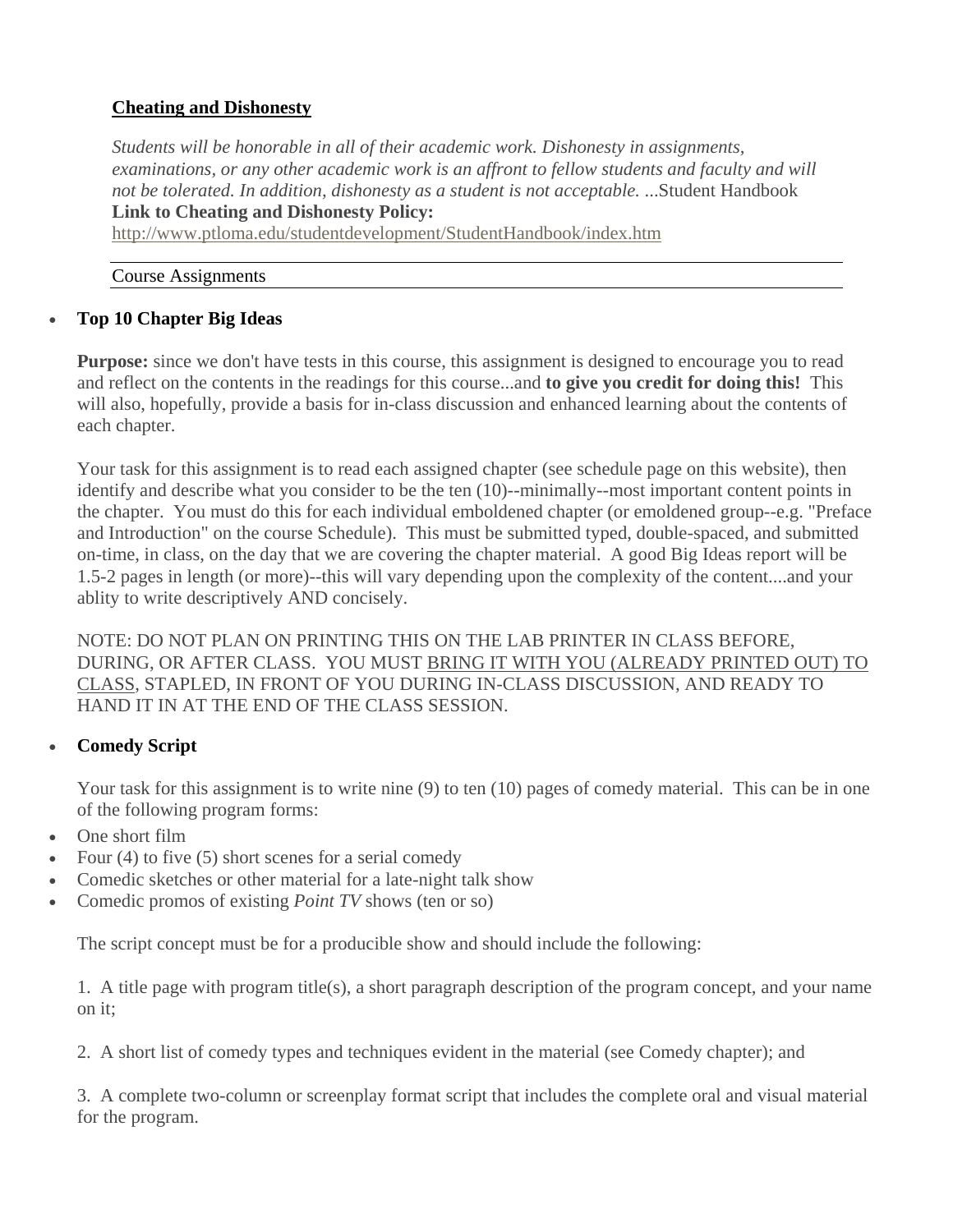## Grading Criteria: **100 points possible**

Creative & complete story with engaging and interesting characters (50%) Writing technique: strong, appropriate and creative dialogue/narration (50%)

Script Format: this is extremely important in TV and film. Therefore, your scripts must be properly formatted--following the guidelines provided for the different script formats provided in the text readings, class demo, and/or links. Substantial points will be deducted for mistakes. You can count on a **full-grade point reduction (minimally) for consistent (more than once) mistakes** related spacing, tabbing, page numbers (or lack thereof), and other problems that were covered in class.

# **DUE DATE:**

**FRIDAY, (IN CLASS)** 

# **TV Commercial/PSA & Promo Scripts: Description**

Attached files - Point TV-Channel 23 Shows (for promo script) – Check Canvas

Your task for this assignment is to write two (2) scripts and storyboards for a commercial/PSA/promo. One can be a commercial or PSA on a product/service/ cause/subject of your choice, and the other must be a promo for one of *Point TV-Channel 23's* regular shows*.*

All scripts will be considered for production and inclusion on *Point TV*. Your assignment needs to include the following items:

- 1. A cover page with your name and the titles of the two commercials
- 2. A short, one-paragraph description of the problem that each commercial is based upon;
- 3. A statement of the objective for each commercial/promo;
- 4. A two-column script for each commercial/promo; and
- 5. A storyboard for each commercial/promo.

Grading Criteria: each commercial/PSA is worth 50 points (total: 100 points). Grade for each commercial/PSA will be based on the following:

- Creative concept, visualization  $&$  approach (50%)
- Scriptwriting: clear, evident message with lean and creative diction/music/sound FX, etc., that is potentially engaging, entertaining, effective (relevant to problem & objective), & efficient/produceable (50%)
- All items submitted and scripts written in the proper two-column format w/visualization-drawings on storyboards. I'm not expecting professional artwork here! But, any deviations from script format examples will incur severe point reductions.

Link to 2-column script format: http://www.ttop.com/docs/diner\_script.pdf

Link to storyboards: http://www.storyboardsinc.com/, and http://www.storyboards-east.com/storybrd.htm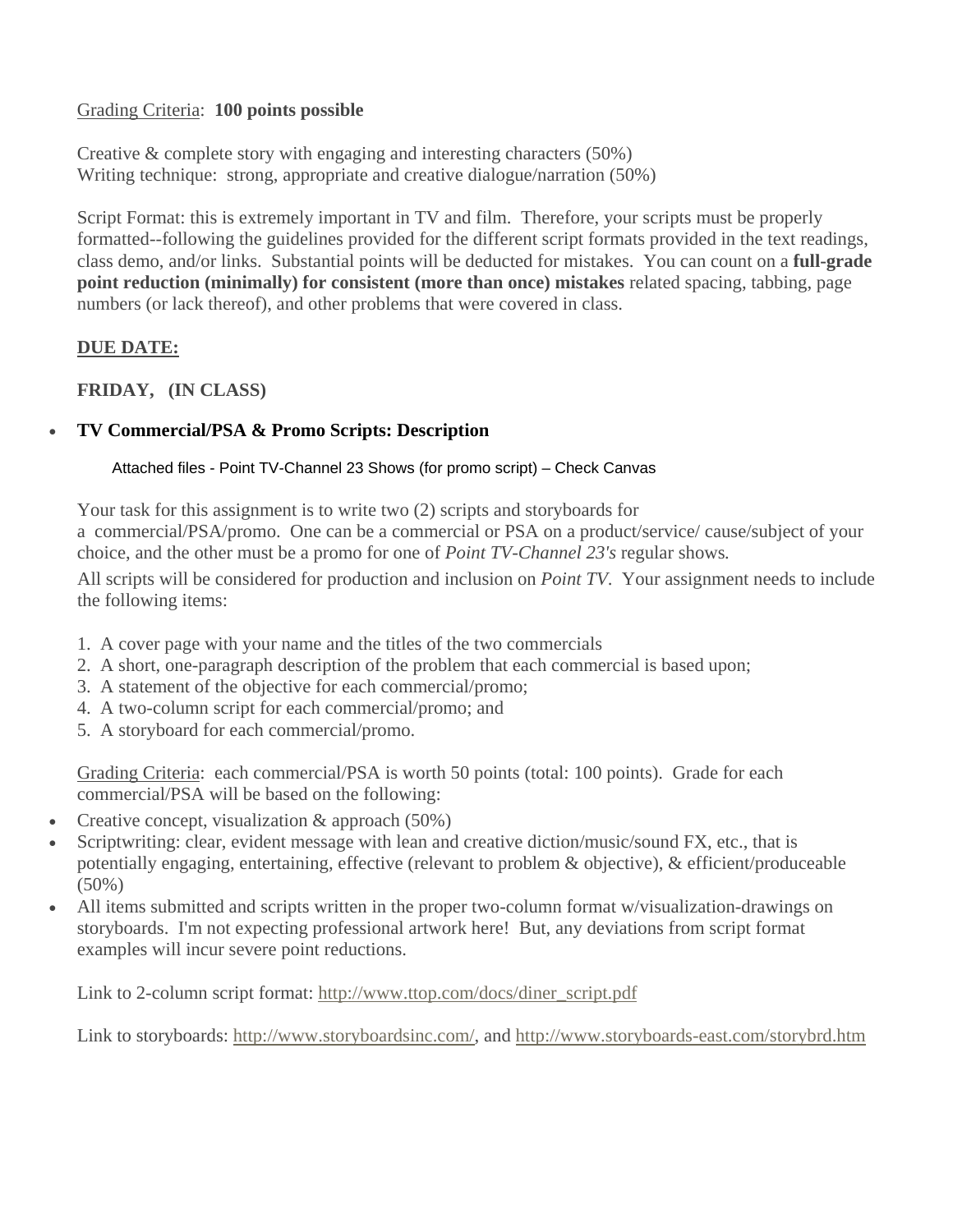# **DUE DATE:**

# **MONDAY, (IN CLASS)**

# **Interview Show Action Plan & Script: Description**

## See Canvas – Attached files The Beat-Script Example

Your task for this assignment will be to write a script for one of *Point TV's* existing interview shows*: The Beat* OR *Reel Students*--OR *Christians in Media* OR *Journeys* OR a new show that you'd like to pitch (and are willing to produce in TV workshop).

The purpose of *The Beat* is to inform PLNU students about important issues/topics/events related to the educational mission and campus life at PLNU. Past shows have included important informational items (eg. missions trips, internships, local churches for PLNU students, etc.) or controversial topics (eg. the Israeli-Palestinian conflict and others). The purpose of *Reel Students* is to showcase PLNU filmmakers and their work and to reveal behind the scenes info about their films. *Christians in Media* features Christians working in prominent roles or places in film/TV. Past shows have included a blockbuster filmmaker (Ralph Winter, *X-Men* series and others), sitcom writer-producer Dean Batali (*Murphy Brown, That '70's Show*, etc.), local TV news anchors, and PLNU alumni working in film/TV. *Journeys* is a documentary series featuring student documentarists showing and talking about their journeys (experiences, events, thoughts, feelings, etc.) to interesting and important places and issues.

 NOTE: If you opt for *Reel Students* or *Journeys* or *Christians in Media*, you will be provided subject matter (interviewees or subject matter, an existing film, etc.) as a basis for your script, and the best script will be considered for production this semester or next semester.

You should submit the following: (typed, double-spaced, stapled):

1. Cover page w/your name and the title of the interview show (i.e. *The Beat: Pornography @ PLNU?!*), with a brief, one sentence description/teaser about the show;

2. A logline for the show--see example in chapter reading, and a brief description of the show;

3. A brief description of the type of interview program this will be (light-personality, straight-interviewinformation, or confrontational debate style). Also, what it will be about, who you will interview (specific names and titles), and what kinds of helpful information will be shared in the program;

4. A two-column script that includes the following:

A. On the audio side: what will be heard, including: all of the narration and music that will be included in your show, from fade up to fade out. This includes opening narration, teasers, bumpers/transitions, and the closing. For music, be sure to include music transitions under bumpers, etc. Also, you must include at least ten (10) questions that the host will be asking the guest(s) that reflects the content and purpose of the show. You need not include answers to the questions, but just an ID of guest (their name, major, yr in school-whatever's relevant or appropriate), and a note "Answers question" under interviewee's name on audio side.

B. On the "video" side, a description of what will be seen (host, interview, video b-roll, soundbites of interviews, still pictures, whatever you think might be appropriate for this content), and general shot descriptions (i.e. MS HOST, etc.). For video roll ins, please identify what the visual content includes. Also, you must include any visual transitions or other elements (i.e. graphics, etc.) that will be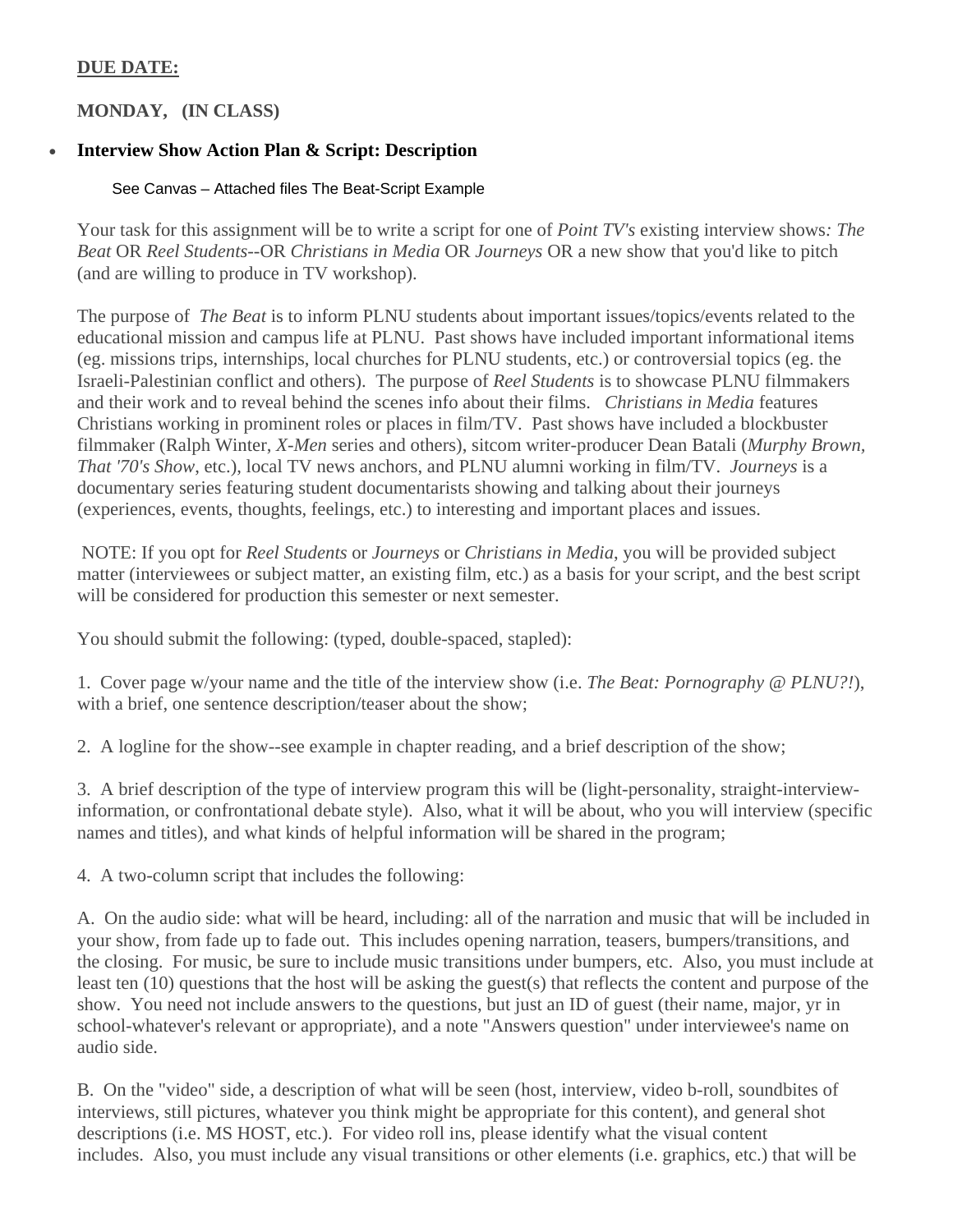used to enhance the possibility of communication occurring.

5. Then (IF A SCRIPT FOR THE BEAT) on an additional page, please compose a list of five (5) prospective topics/issues for future shows, including an identification (names) of people/content experts who could be interviewed-featured on the show to provide the information.

# Grading Criteria:

ALL ITEMS LISTED ABOVE HAVE BEEN SUBMITTED--severe point reductions for missing these-- AND THE FOLLOWING:

A program that deals with topics and issues relevant to audience interest. A much-needed and potentially interesting program! (20%)

Great ideas for future shows (10%)

Creative and complete script & approach, good, conversational narration, etc., great pathos and engaging from from fade up to fade out. (70%)

Pathos factor: strong pathos insures full points in every area for any script submitted. Weak pathos will incur point reductions.

# **DUE DATE: (posted on Canvas)**

**TBA** 

# **Documentary Action Plan**

Your task for this assignment is to compose an action plan for a documentary. The length of the documentary can be 10-20 minutes in length (minimally). In this case, since you are not going to shoot the documentary, I want you to envision what you could and would shoot, and base the content of your items 2-5 below on that assumption. Be sure to review pp. 4-28 in the documentary reading for in-depth descriptions and examples of each of these items.

1. Statement of the Program's Objective--as provided in reading

2. Synopsis and a statement of what stylistic approach that you are going to take, and why this is the most appropriate and most effective approach.

- 3. An Outline--as per example
- 4. A Treatment--as per example

5. A Script Sample (two pages--minimally): the first part of your script, revealing how you plan to introduce the subject and engage the audience via pathos, fear, etc--as per examples in reading and elsewhere. Can include first two pages, or page one of script, and another page within the doc that showcases narration, imagery, etc., that reveals content and style.

# Grading Criteria:

Story vision: visual, interesting, creative, and most appropriate approach for presenting the story. Strong pathos factor--with a compelling and engaging characters/structure-plot, etc. Also, the content is relevant to the stated program objective (70%)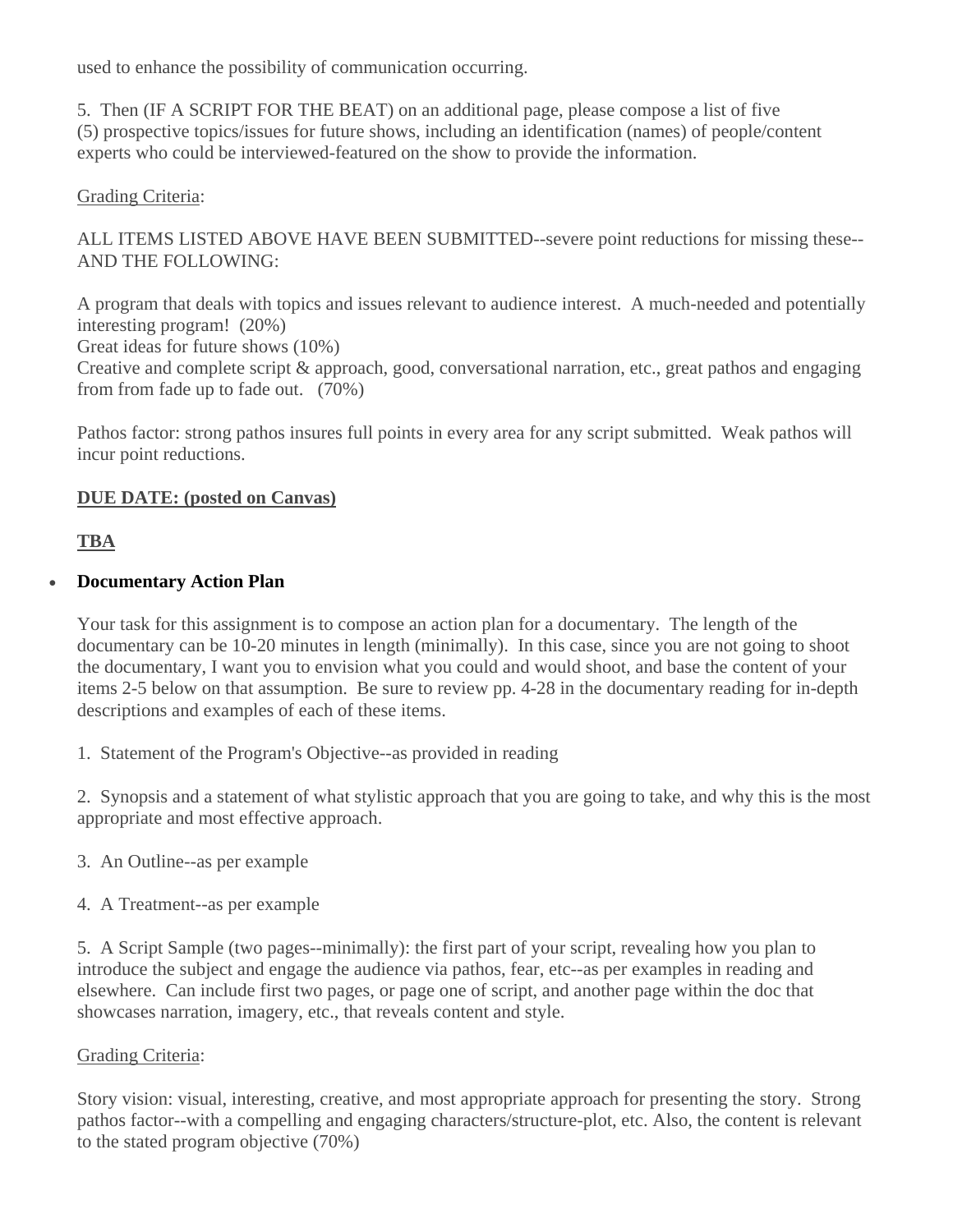Script: conversational style, etc., that reflects conventions of broadcast wording discussed and presented in readings, documentary samples hyperlinked to web in readings, and discussed in class. Also, script sample is written in two-column format, free of technical, spelling, grammatical errors, etc. (30%)

# **DUE DATE:**

# **MONDAY, TBA (IN CLASS)**

# **Corporate Project Action Plan & Video Script**

Your task for this assignment is to compose a plan and script for a video program that does one of the following:

1. A promotional video for the department of com and theatre which features all of the different academic majors and minors (i.e. media comm, broadcast journalism, etc.) or a campus service (i.e. the wellness center) on campus;

2. A promotional video for an off-campus organization;

3. A training video(s) of your choice--perhaps something on specific equipment in our new HDTV studio- -how to operate the remote cameras, the switcher, graphics, sound, etc. (and produce the program-s for COM 425 TV Workshop or COM 420 Communication Practicum credit)

Please pass your ideas by instructor for approval and guidance. The program length for this script is seven (7) to ten (10) minutes in length. Your action plan approaches program conceptualization considering the "seven step method" model (text, chapter 4), and must include the following items:

1. A title page with your name and program title;

2. A statement of the problem that the program will attempt to solve;

3. A clear and concise statement of the program's objective (i.e. "As a result of viewing/using this program/module, the viewer/user will....."--as described/discussed in class);

4. A brief description of the program concept and approach (format, etc.);

5. An audience analysis that describes the audience and the viewing situation. This should include the audience's attitude about the subject, what they know and what they don't know, and how this creative approach is going to successfully achieve the program objective; and

6. A complete program script (2-column format).

# Grading Criteria:

Creative approach and content (50%) Audience analysis & objective: clearly stated & relevant to content & visualization (50%)

Pathos factor: you know the expectations here.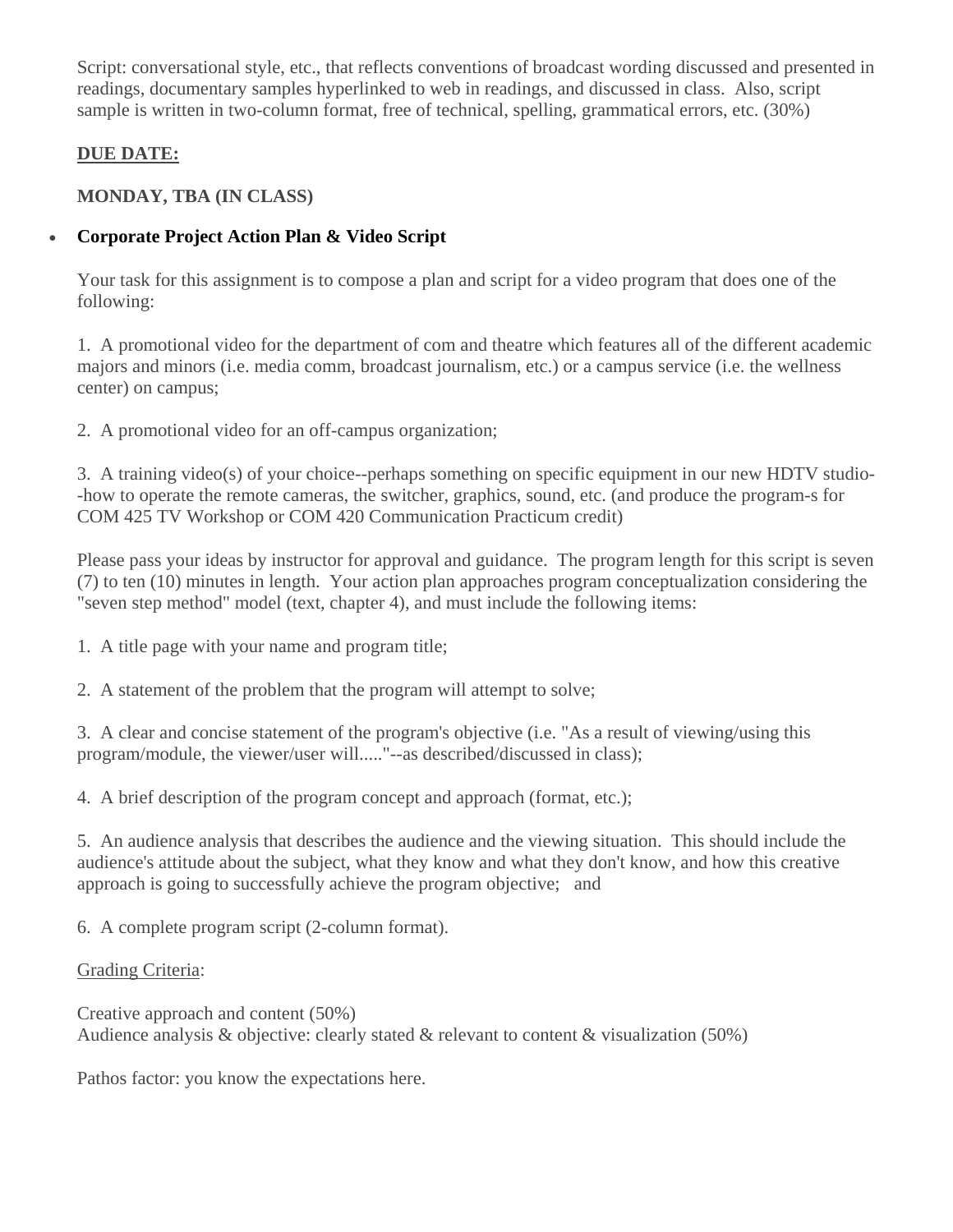## **DUE DATE:**

# **MONDAY, TBA** (**IN CLASS)**

# **Screenplay Synopsis OR Short Drama/Comedy Script**

## See Canvas: Attached files, Example of Character Profile & Detailed Film/TV Synopsis

Your task for this assignment is the following--select one of the following options:

1. Write character sketches, a logline, synopsis, step-outline, treatment, and script for a short seven (7) to ten (10) minute film; OR

2. Write character sketches, a logline, synopsis, step-outline, treatment, and script for a 7-10 minute student sitcom; OR

3. Write character sketches, a logline, synopsis, step-outline, treatment, and seven (7) to ten (10) pages (or more, if you want) of script for a feature-length screenplay (drama or comedy).

I expect your loglines, etc., to reflect the examples in the text readings that you've done this term. They should display the same types of information, the same kind of content and level of detail, and resemble (in form and length) the examples in the readings. So, be sure to review the examples of loglines, synopses, etc., in the readings before you do this assignment.

**\_\_\_\_\_\_\_\_\_\_\_\_\_\_\_\_\_\_\_\_\_\_\_\_\_\_\_\_\_\_\_\_\_\_\_\_\_\_\_\_\_\_\_\_\_\_\_\_\_\_\_\_\_\_\_\_\_\_\_\_\_\_\_\_\_\_\_\_\_\_\_\_\_\_\_\_\_\_\_\_\_\_\_\_\_** 

**\_\_\_\_\_\_\_\_\_\_\_\_\_\_\_\_\_\_\_\_\_\_\_\_\_\_\_\_\_\_\_\_\_\_\_\_\_\_\_\_\_\_\_\_\_\_\_\_\_\_\_\_\_\_\_\_\_\_\_\_\_\_\_\_\_\_\_\_\_\_\_\_\_\_\_\_\_\_\_\_\_\_\_\_\_** 

# **DUE DATE**

**MONDAY, TBA, 10 a.m. @ Dr. Hueth's office or mailbox in dept office, Cabrillo Hall\** 

### **Course Documents (on Canvas)**

- Ace Ventura Script Check Canvas, Attached Files, Humor-Comedy Press click on the link to get to the presentation with the Ace Ventura script. Happy reading!
- **Preface, Introduction & Chapter 1: Writing Scripts** Check Canvas, Attached Files, Preface Intro & Chapter

## **Chapter 2: Film & TV Scripts: Vision, Grammar & Formats** Check Canvas, Attached Files, Chapter 2

**Commercials & PSAs** Check Canvas, Attached Files Chapter 6 Commercials

### **Interview & Public Affairs Shows**

Check Canvas, Attached Files, Interview & Public Affairs Shows

### **Film/TV Documentary**

Check Canvas, Attached Files, Film/TV Documentary